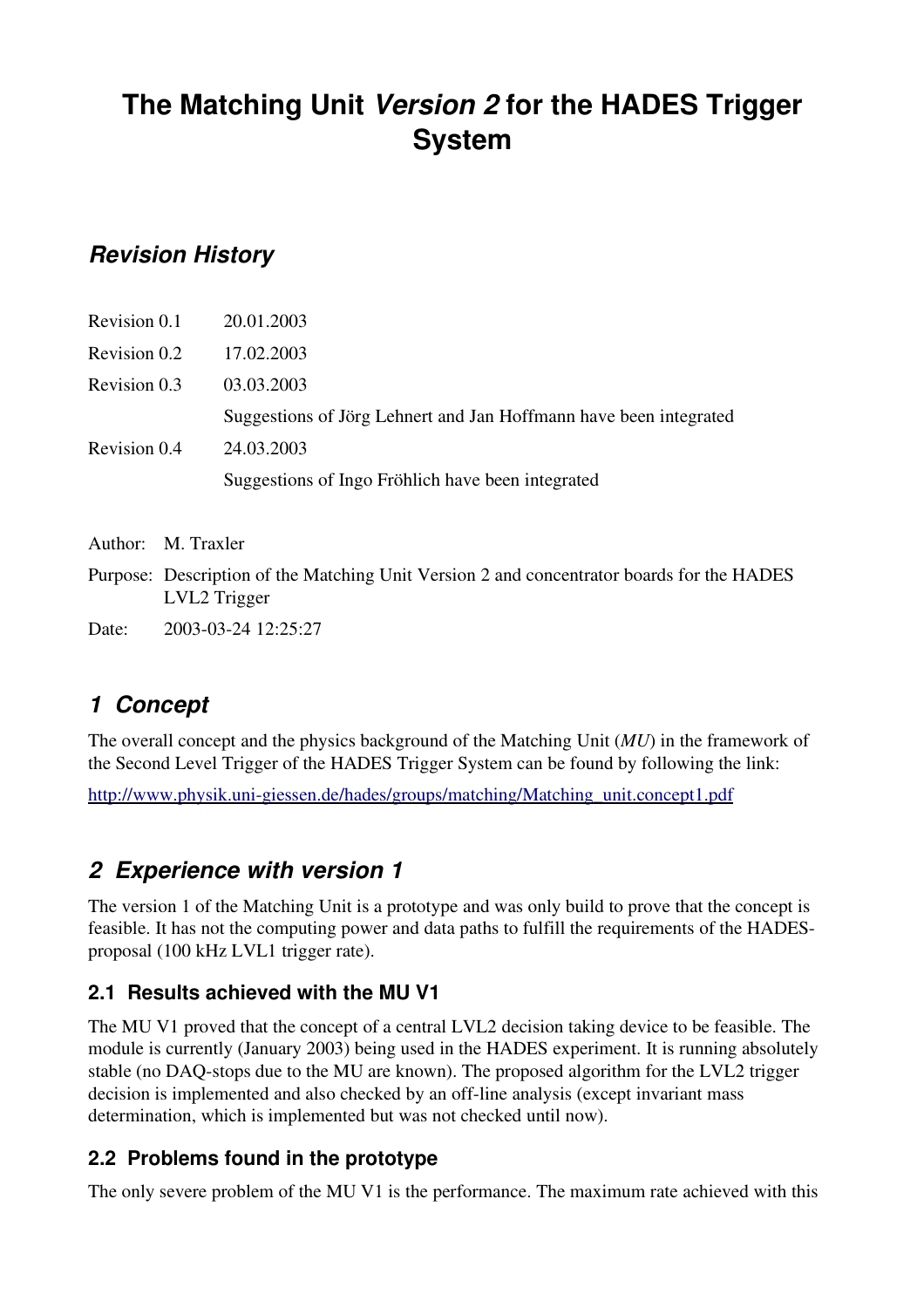module is 30 kHz LVL2 trigger rate, which is expected to be reduced to 20 kHz under beam conditions (could not be tested up to now, due to the limitations of the other detector systems).

The bottlenecks of the MU V1 were determined by actual timing measurements of the whole system. The following issues have been determined:

- a) The time from the addressing of an IPU to arriving data from the IPU to the MU is approx. 300 ns due to pure traveling time of the signal along the long cables. This adds to 1.2 us total for 6 IPUs in the sequential addressing mode.
- b) As the MU is programmed in *'C'* to achieve greater maintainability, an interrupt for pending data must at first save the local variables. This takes with the current  $40$  MHz DSP approx.  $2 \mu s$ , which then also adds up to at least 20  $\mu$ s (10 IPUs in total, each addressing results in an interrupt, can be optimized by polling) dead time.
- c) The idea of the MU V1 with the central scheduler, which receives all the data and then distributes the data to one of the "working-DSPs" has not been successful, due to the fact, that the receiving and checking (trigger tag, length, consistency) of the data is on average the most time consuming part of the work the MU is doing. This is only true if the multiplicity in the detector is low, but for light systems (carbon) this is on average the case. Therefore, it would then take even more time to transport this data to an other DSP, which then on average has "nothing" to do.

## *3 Concept of MU V2 to accept higher LVL1 rates*

Several ideas have come up while using the MU V1 to improve performance and architecture.

## **3.1 Concentrators**

As DSPs are designed for Digital Signal Processing algorithms, they are capable to process larger sets of data very efficiently. Therefore, one should concentrate the small data pieces of the different IPUs and send them in one block to the DSPs, which then doesn't have to react on to many interrupts, which slow down the system (saving of the register set, which gets bigger and bigger for newer DSPs).

Concentrator boards do the addressing and receiving of data from the IPUs. This is done in parallel and not sequential anymore to reduce the propagation delays (refer to 2.2). These are controlled by CPLDs to achieve fastest response time. The concentrator stores as many events from one IPU system (or just a subset) as there are resources available. The bulk-data is then sent to the MU.

For higher immunity to EM distortions and Common Mode Rejection in a hash environment it is preferable to use optical links. These optical links will be used in the new concentrator boards, but as an backup-solution, the usual twisted pair connector will still be available, but as an "Mini Ribbon" connector, which is more robust and half the size than a standard IDC-connector.

### **3.2 Faster MU V2**

A new MU with a fully parallel architecture and a new generation of DSPs (Tiger SHARC) will allow to run with the required 100 kHz LVL1 rate. This can be estimated, due to the following changes in speed and the architecture:

- a) Tiger SHARC DSPs TS101 [Ana02a] run with an internal frequency of 250 MHz, so without using the new 3 fold parallel buses with 128 bit width and the two parallel working ALUs, this will speed up the algorithm by a factor of 6 compared to the SHARC21060 DSP at 40 MHz clock.
- b) The parallel concentrator concept will reduce the data transport time by a factor of 3, to approx.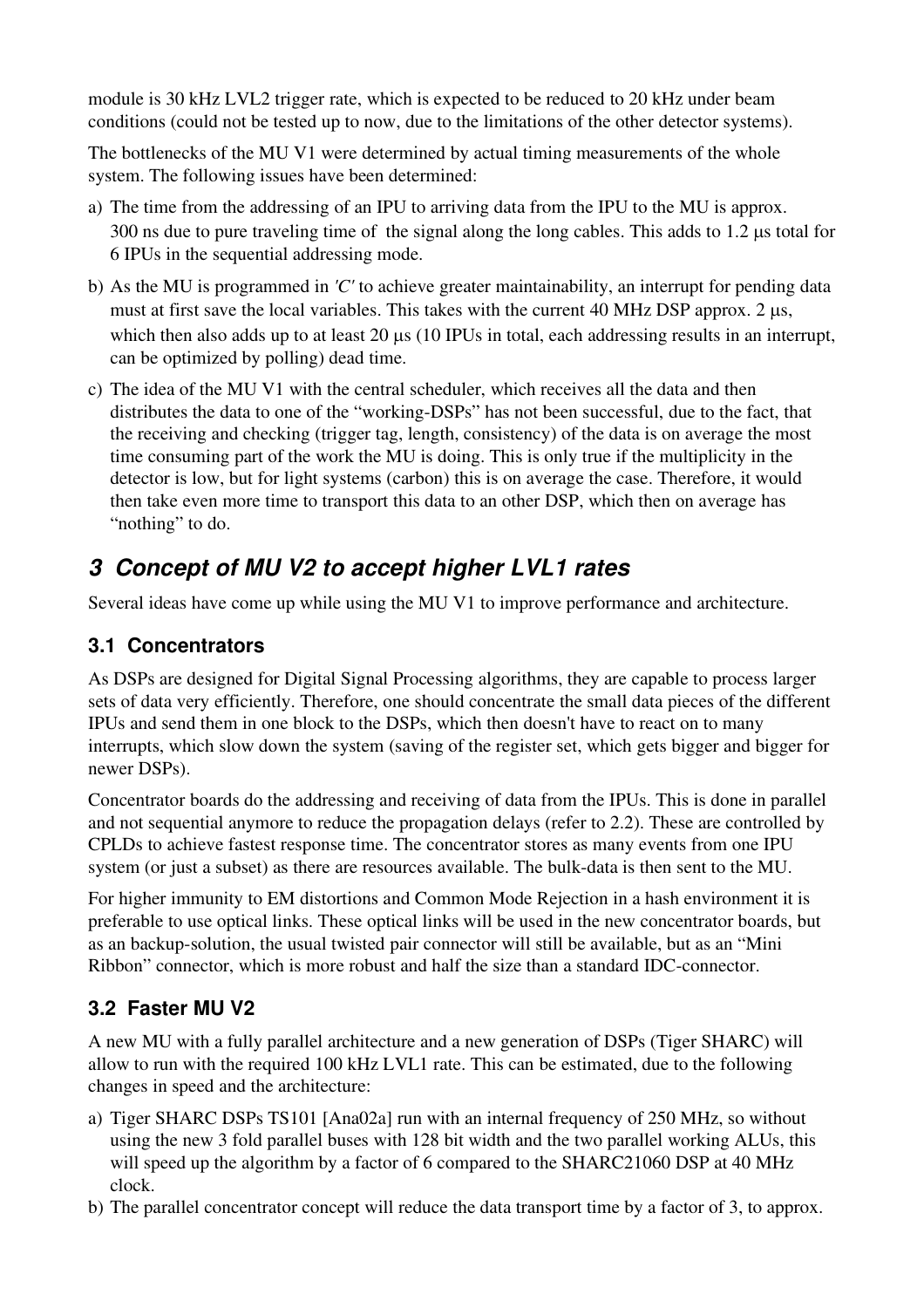$3 \mu s$ . This will be "bought" by an additional latency of  $5 \mu s$ , which is of no concern, due to the LVL1 pipes of the trigger system.

c) The parallel distribution of one whole event to one DSP will remove the bottleneck of the central DSP which receives every event and checks it for consistency.

## *4 Implementation Details of the MU V2*

### **4.1 Block diagram of the MU V2 concept**

In Figure 1 the block diagram of the MU V2 concept is shown. The concept is configurable and scalable, which is important, as there are planned extensions of the TOF system as well as a new detector subsystem, the RPC (Resistive Plate Chamber), which will also be used in the LVL2 trigger algorithm.



*Figure 1: Block Diagram of Trigger System with MU V2*

### **4.2 The concentrator**

The concentrator block diagram is shown in Figure 2. The concentrator uses 3 (or 4) IPU-Buses to address and transfer the data form the IPUs in parallel. The IPU-Bus is the existing IPU-Bus with differential transmission of 8-bit data with a 20 MHz clock and up to 7 individual addresses. The input Fifo must be able to store one complete event of one IPU, because the data transmission is event driven and without stop-signal during transmission of the data of one event.

The collected information is then stored in an output Fifo, which must be able to store many events.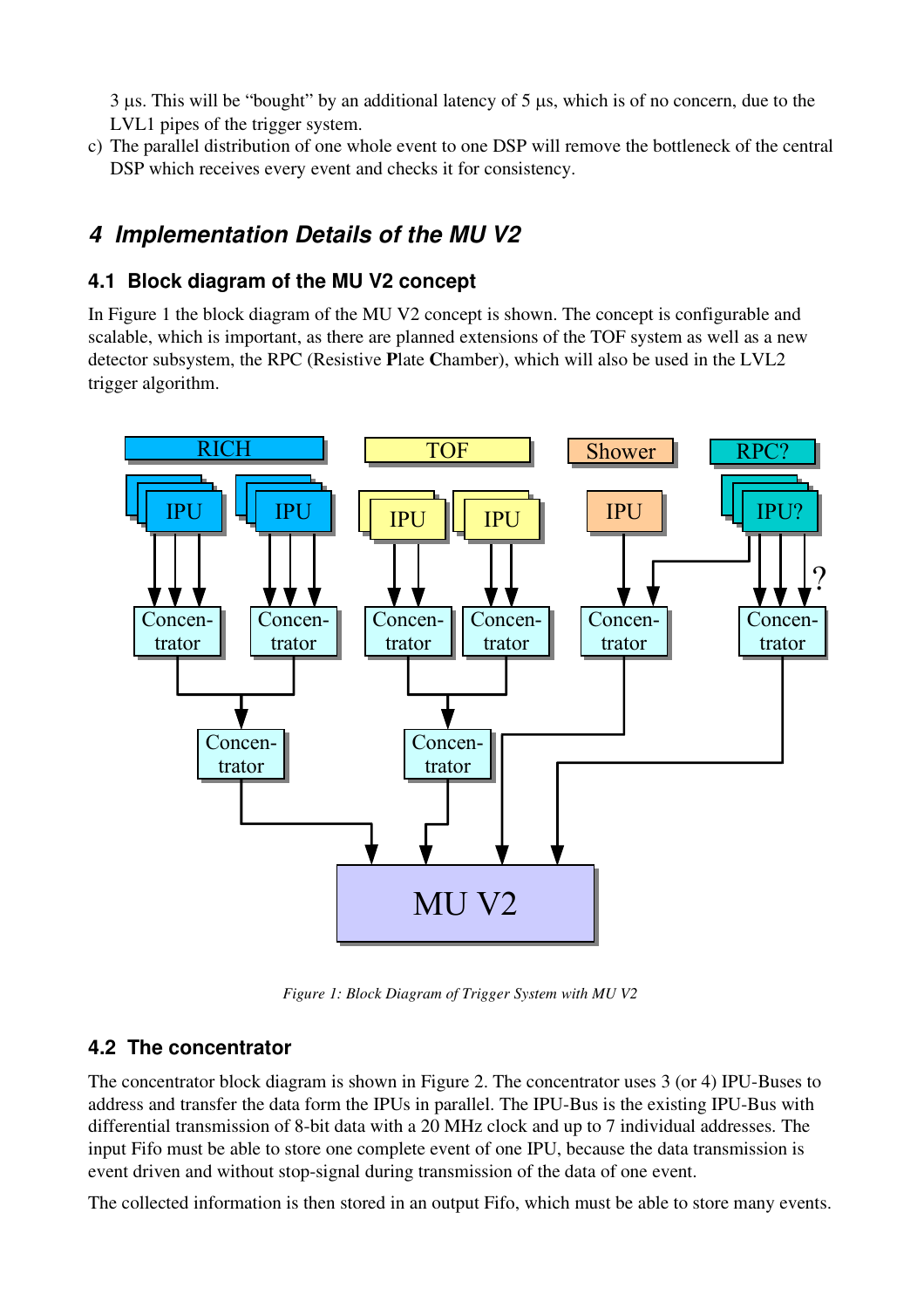The MU then addresses the concentrator board over the MU-link and receives the stored data of one complete IPU-subsystem in one packet. This improves the speed compared to the serial addressing and transmission scheme currently used in the MU V1 scheme.



*Figure 2 : Block Diagram of the MU Concentrator Module*

The inputs may also be from different IPUs, which would have the following advantages:

- a) less modules needed
- b) improved load balancing

c) no strong restriction in the number N of final MU input ports to N different IPU types

Additionally, this concentrator has a logic core (large CPLD, Cypress Delta39K, [Cyp02]), which allows to make some simple trigger decisions. As a first step in this direction, it will count the number of words received by the RICH-IPU and is able just with this information to determine if there is at least a single hit found by the IPU. In experiments with small systems (e.g. C+C) the number of rings found in the RICH IPU is on average very low (1:10) and thus this information can be used to suppress the transmission of the IPU data to the MU. In the case of an empty RICH-IPU event, the concentrator will send the MU a special command, which signals the MU not to read out the other IPUs, but just discard their data, which is then done by a special address sent to the concentrator.

#### **4.3 The MU Version 2**

The Matching Unit Version 2 block diagram is shown in Figure 3. It has  $4 \mathfrak{E}$  onventional" IPU-link inputs and an optical input, capable of 1GBit/s transfer rate (upgradeable to 2Gbit/s just by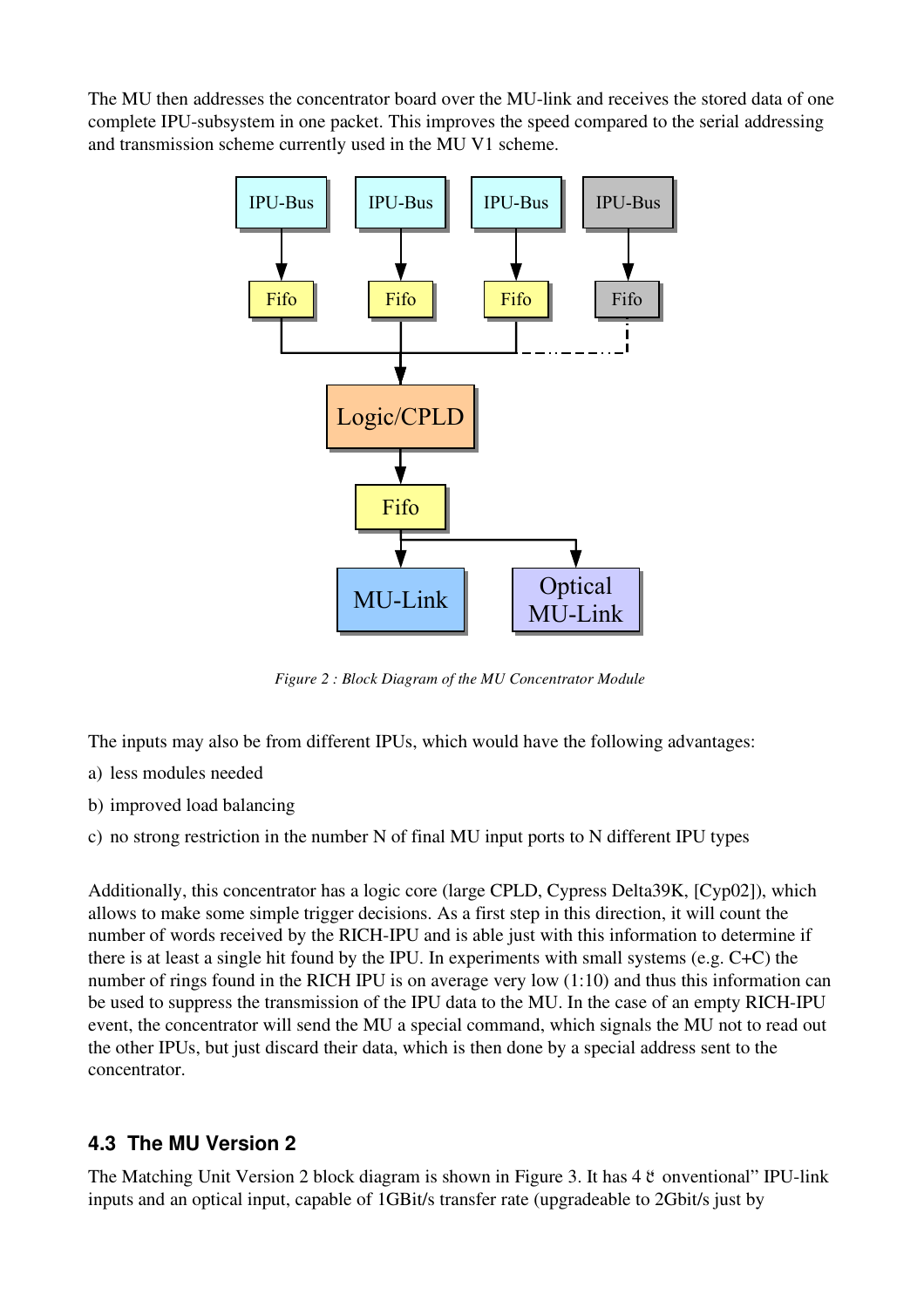

*Figure 3 : Block Diagram of the MU Version 2*

exchanging the optical SFP transceiver). The optical link can be used, when connected to an concentrator board. The data of the IPUs and/or the concentrator-boards are buffered in input-Fifo's. Then, the data is multiplexed and sent by the crossbar to one of the 7 computing DSPs. The crossbar is controlled by an eighth "scheduler" DSP, which keeps track of the free and occupied resources of the MU computing DSPs and determines where the next event it sent to. Alternatively, one can implement a token algorithm, which simplifies the sorting of the events. One token for the trigger decision, which has to be sent to the CTU as fast as possible, and one token for the transfer of the MU algorithm data to the readout-fifo [Fro03]. Each of the DSPs is performing the full MU trigger algorithm, with all the necessary data consistency checks. After the trigger decision of one DSP is made, it can send its internal data (found leptons/di-leptons, invariant mass, IPU-raw data for off line efficiency determination, etc.) to an large Fifo, which is connected to the common DSP bus. This Fifo can then be read out by VME, without acquiring the DSP bus, which is very important, as VME cycles are very long (approx.  $1 \mu s$ ) compared the 10 ns bus-cycle of the DSPs. As the events in this fifo have to be in sequence (to avoid resorting on the eventbuilder), the events are first stored in the local memory (6 Mbit on TS101) until the DSP which runs the matchingalgorithm for the event which follows in sequence is finished. This will allow under "normal" (no events with unreasonable high multiplicities are accepted) conditions, that all DSPs on the board process an event in parallel and no idle time is introduced.